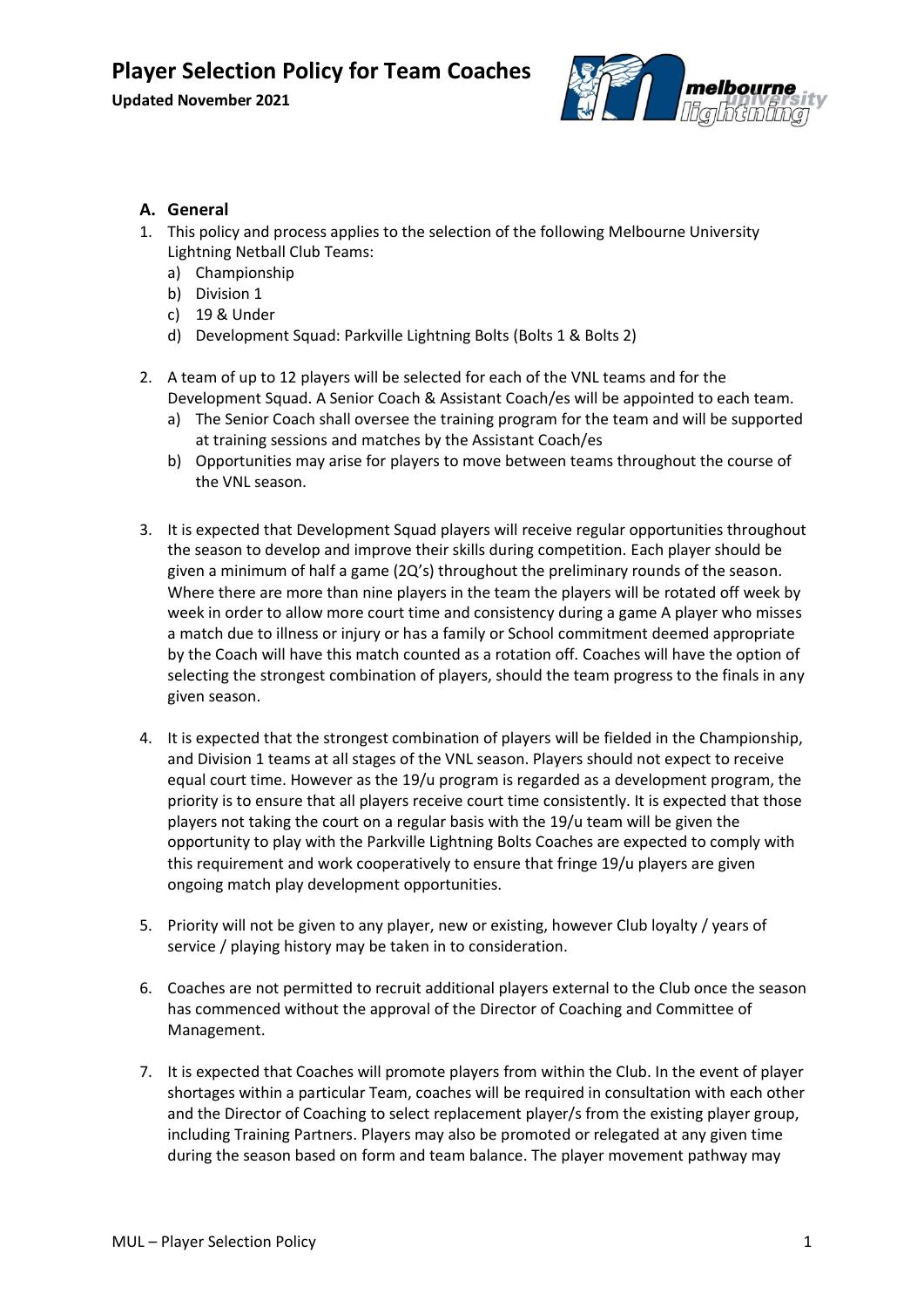

also include opportunities for Academy players to fill occasional vacancies within the Bolts Development Team.

- 8. In the instance where teams are statistically not capable of qualifying for the VNL finals series, players may be promoted to higher teams during the last rounds of the season to enable the assessment of athlete performance in preparation for the following year.
- 9. Coaches are encouraged to actively TID players at other Clubs and invite players of particular interest to the Club selection trials. Under no circumstance may a coach offer any player a position in the starting seven in an attempt to recruit or retain a player.
- 10. The decision of each Melbourne University Lightning selection panel is final, however;
	- a) A player, who is not selected pursuant to the criteria set out in this document, may appeal against non-selection as set out in Appendix A. The grounds for such an appeal are that the selection panel, in making their final decision, failed to comply with the selection guidelines.
	- b) Any selection queries must be submitted in writing to the Club Administrator.
	- c) Players may request written feedback on their non-selection. This request must be made in writing to the Club Administrator within seven days of non-selection notification. The response will be a written summary of information available and will be compiled by the relevant selection panel.
- 11. Players must be a fully paid financial member of the Club i.e., have paid their Club fees in full prior to the commencement of round 1 of the VNL season. Non-financial members will not be permitted to take the court. Coaches are required to support this policy.
- 12. The selection policy and process will be reviewed annually by the Melbourne University Lightning Committee of Management.

### **B. Selectors**

- 1. The Committee of Management will attend and coordinate all selections, including organisation of coaches and selectors. In consultation with the coaching panel, the Committee of Management will develop a pro-forma for use by all selectors.
- 2. All coaches and selectors will hold a minimum Development Coaching Accreditation
- 3. In the absence of a Director of Coaching, the Committee of Management in consultation with the coaching panel will appoint the selection panel for each team.
- 4. A panel of at least three selectors will be appointed to select each team.
	- a) One selector must be the coach of the team being selected.
	- b) Selectors will be sought from within and outside the Melbourne University Lightning Netball Club and independent selectors may be approached to assist with selections.
	- c) In the event that a coach has not been appointed to a team at the time of selections, the Committee of Management will appoint one member of the selection panel to act as coach of that team for the purposes of selections.
	- d) Decisions on player selection will be based on majority agreement of the selection panel.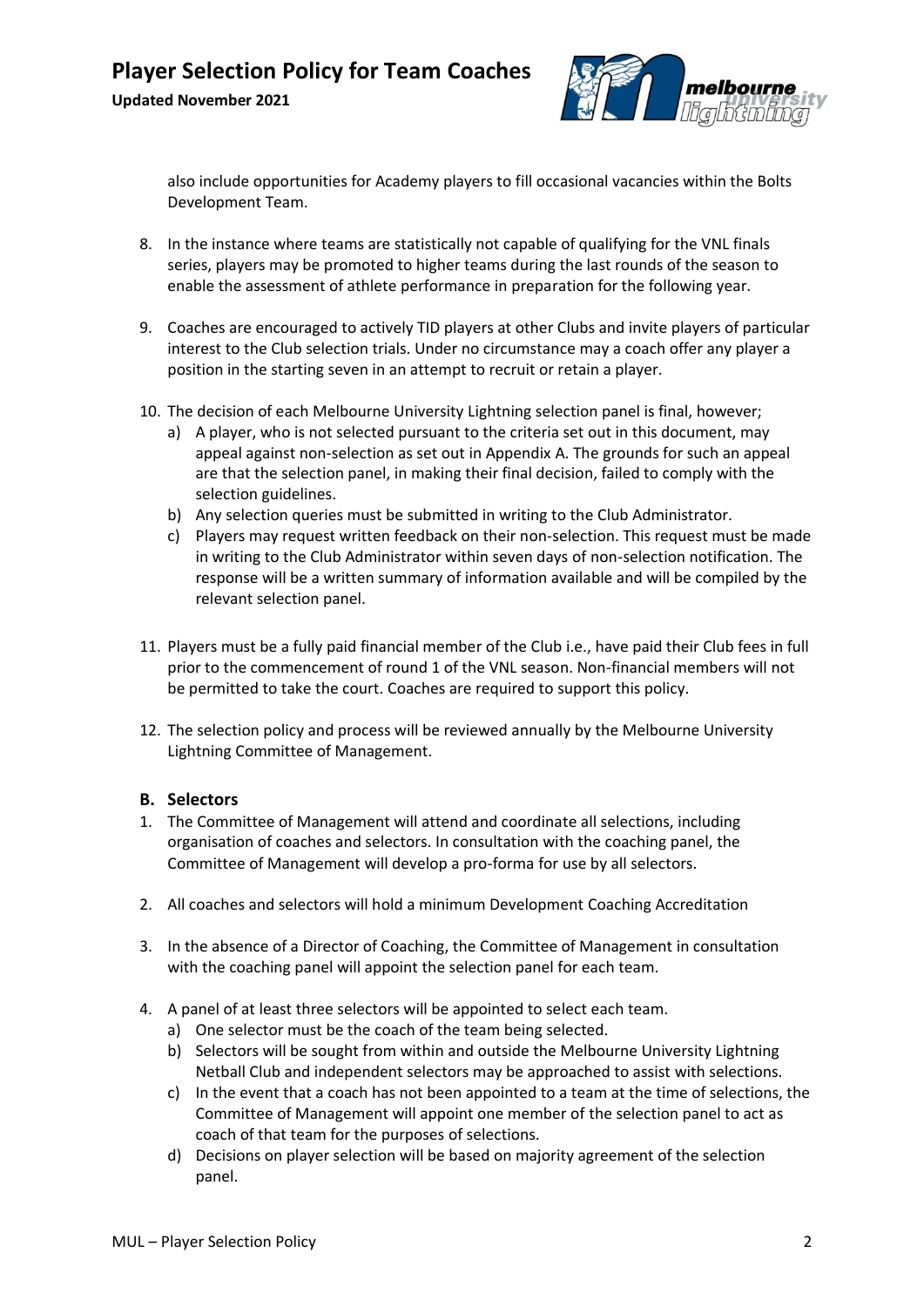

- e) If the selection panel is equally split on any one player or are equally split over multiple Player/s, the Coach of that team will determine who is selected.
- f) If the majority of selectors are all in agreement on the selection of a player, the coach of that team cannot override the joint decision of the other selection panel members.
- g) In extreme circumstance and if all panel members concur that no suitable players are available to fill a particular position/s, special permission may be granted by the Director of Coaching and Committee of Management to source players who have not attended the selection trials. Such requests shall be submitted prior to the end of the selection process in writing to the Committee of Management.
- 5. If required, selectors may be involved in more than one selection panel at the same time, i.e. the same selectors may form one selection panel to select all Melbourne University Lightning Teams.
- 6. Selectors must declare any conflicts of interest to the Director of Coaching and Committee of Management, who shall determine the most appropriate course of action in consultation with the affected selection panel.
- 7. Parents or relatives of a player will not be permitted to select as an independent selector for any Team in which they have a child/relative trialling. If the parent or relative is the Coach and/or Assistant Coach the selection panel will be extended to include the Director of Coaching.
- 8. The Club recognises that at times a parent, as Coach, may have a child/relative selected to play in the same team. Discussions regarding the continuation of the Coach in the role of Head Coach or Assistant Coach will be made on a per case basis and involve the Director of Coaching and Committee of Management.
- 9. An additional list of potential players is to be generated to allow for selected players who do not accept an offer to play with the Club.
- 10. Selectors must collate and provide their decisions to the Committee of Management at the conclusion of selections for ratification. This list should be provided no later than 7 days after the final selection date.
- 11. Coaches are not permitted to notify individual players of their selection in a team or make a formal offer to any player until:
	- a) The team lists have been ratified by the Committee of Management
	- b) Existing players who have not been reselected have been advised of their non-inclusion in a team. This advice will be made in person or by telephone and not via any form of electronic communication.
	- c) MUL players who trial unsuccessfully for MUL teams will be notified by the following Coaches;

| <b>Current Team</b> | <b>Team Trialled</b><br>(unsuccessful) | Notified by             |
|---------------------|----------------------------------------|-------------------------|
| Bolts 2             | <b>Bolts</b>                           | <b>Bolts Head Coach</b> |
| Bolts 1             | 19 & Under                             | 19u Head Coach          |
| 19 & Under          | 19 & Under                             | 19u Head Coach          |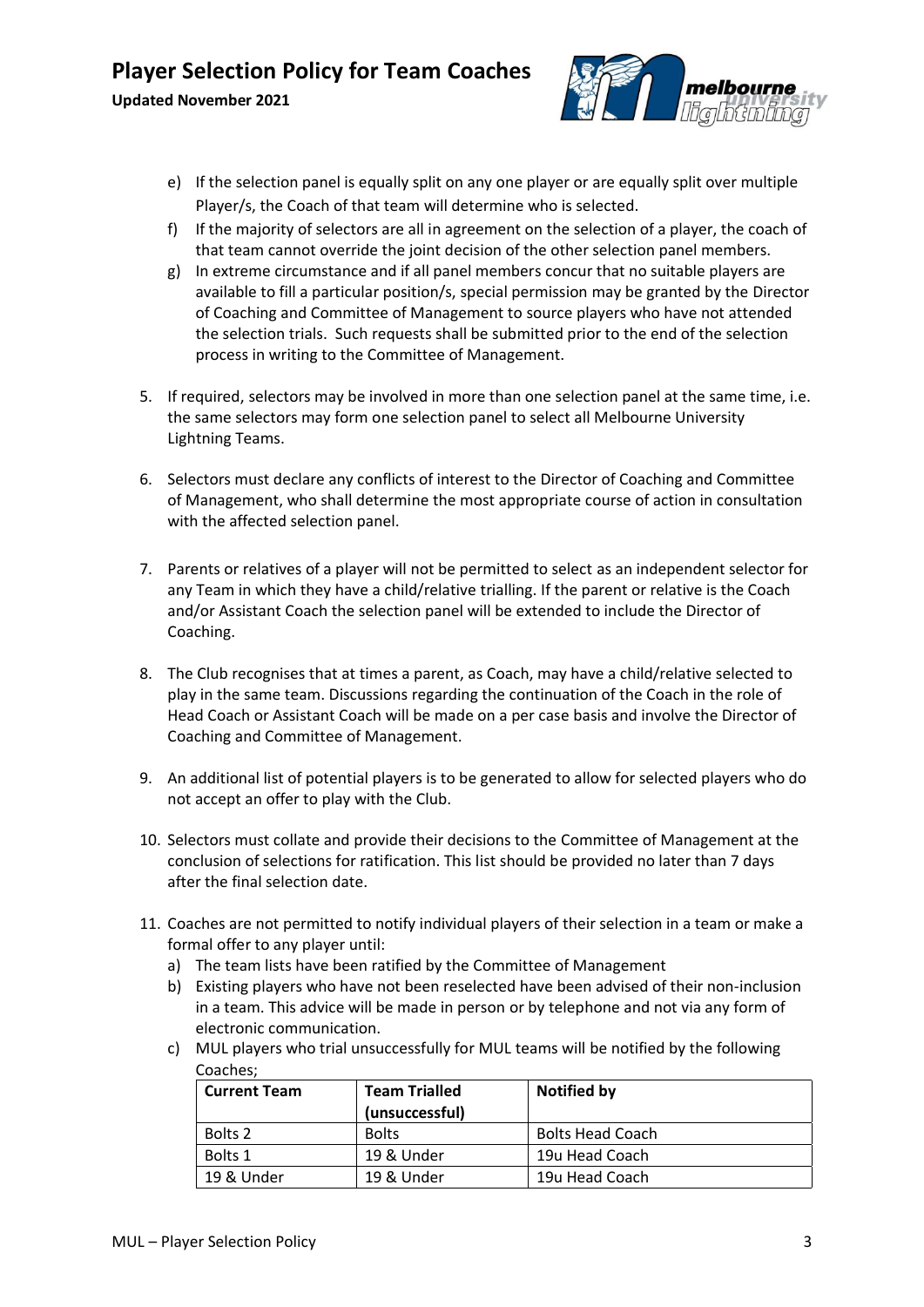

| 19 & Under   | Division 1   | Division 1 Head Coach   |
|--------------|--------------|-------------------------|
| Division 1   | Division 1   | Division 1 Head Coach   |
| Division 1   | Championship | Championship Head Coach |
| Championship | Championship | Championship Head Coach |

- 12. Selectors may be required to document reasons for selection and non-selection of players and should ensure that appropriate notes are made on trialling players during the selection process. Selection documentation should be retained until the expiry of the competition season. This documentation should include reference to:
	- a) Skill level
	- b) Areas for improvement
	- c) Attitude and commitment
	- d) Team balance

### **C. Selection Criteria**

- 1. Selectors shall independently rate each player performance in each of the pre-determined disciplines and criteria and make appropriate comments and notations.
- 2. Selectors shall rate players independently of one another while the trials are in progress. Selectors will be permitted to confer with one another during match play however it is essential that ratings are kept private until the panel retires to discuss player rankings at the completion of the session.

### 3. Selectors shall consider:

- a) Individual attributes, such as:
	- i. Basic skills ball handling, footwork, specialist skills
	- ii. Physical skills speed, change of direction, elevation, intensity
	- iii. Mental skills recovery from mistakes, accountable, leadership, works for the team
	- iv. Decision making skills reads entire situation, chooses correct option
	- v. Current level of ability
	- vi. Level of fitness
- vii. Potential innate qualities or attributes which may be developed over a long period
- viii. Capacity to take and act upon direction given by Coaches
- b) Team requirements, such as:
	- i. Team balance is required for each team. In general, each team will be made up of three shooters, three defenders and four centre court players. The additional two positions will be at the discretion of the selection panel.
	- ii. The twelve best individual players may not provide the most viable combination for the team.
	- iii. Each team needs a variety of players, so there is always the option to change the style of play in a match. Examples of this include a short/tall goaling or defending option, a defensive or attacking centre court focus, quick and speedy player or a slower more creative playmaker.
	- iv. It is the selection panels' prerogative to determine that a player may be better suited to a position other than the position/s they have nominated for. In this instance the selection panel must consult with the player to discuss being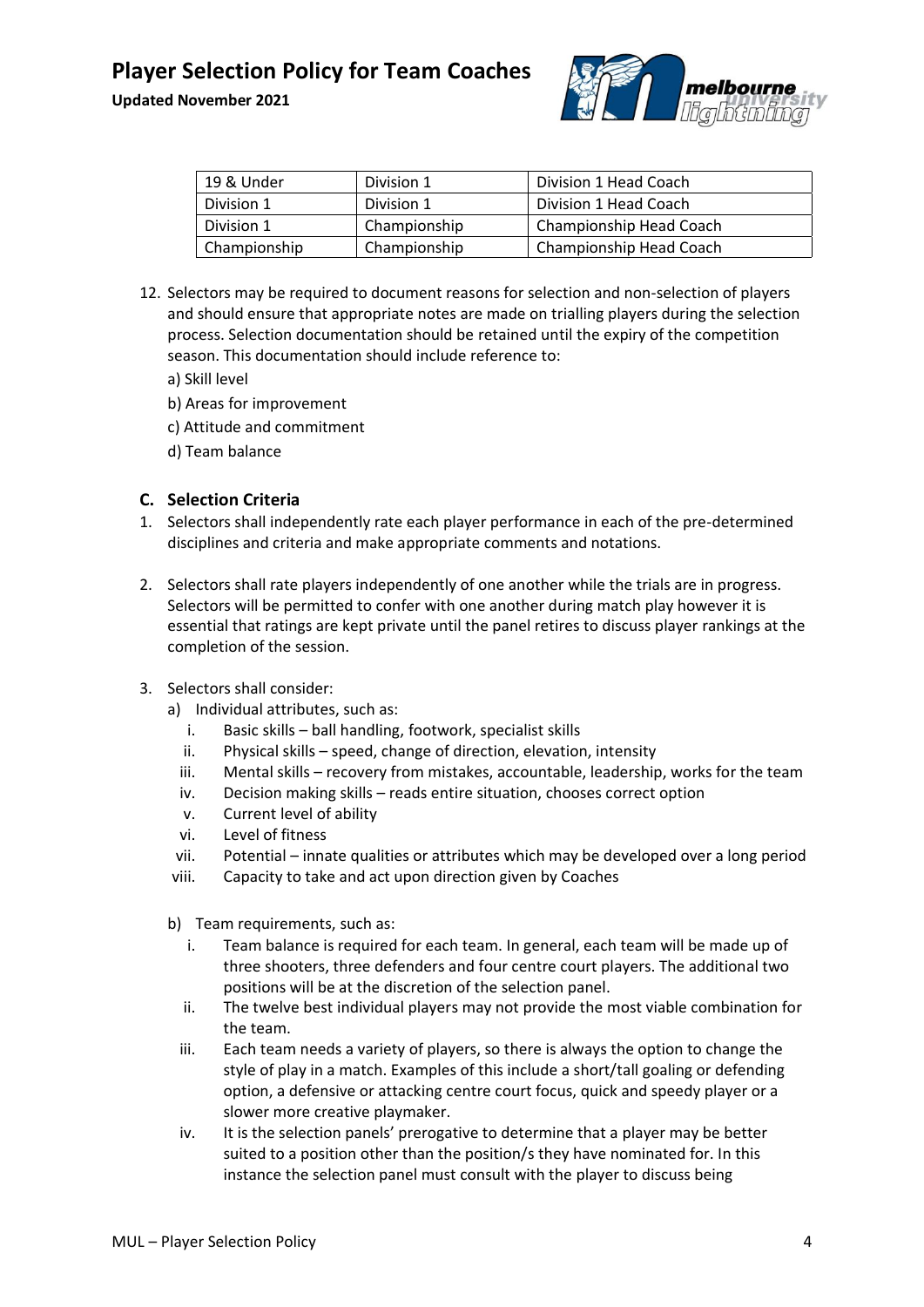

considered in an alternative position. The discussion should be open and direct so that the player is fully aware of the circumstances under which they are being considered for selection.

c) Minimum age criteria:

Players will be considered for selection based on their ability; however the VNL competition rules must be adhered to in terms of minimum age requirements.

### **D. Selection Details**

- 1. Selection is open to any player that is registered with Netball Victoria or an interstate Member Organisation.
- 2. A minimum of two selection dates will be advertised and conducted for each Team.
	- a) The exact format of the selection trials will be included in the advertisement.
	- b) Players may be required to attend a minimum number of sessions, which will be indicated.
- 3. Selection trials dates must be advised at least four weeks prior to the trials.
- 4. Promotion of selection dates will be through, any or all:
	- a) Club website
	- b) Club Face book page
	- c) VNL & partner association websites
	- d) Direct email to current club players
	- e) Individual invitation to persons of interest
	- f) Other avenues as deemed appropriate
- 5. Players shall present for selection in neutral training clothes which shall be either a white Tshirt or singlet and navy or black shorts. Clothing must not contain any insignia or material which associates the player with a particular club or association.
- 6. All players attending selection trials must be appropriately warmed up in readiness to start at the scheduled start time. The official warm up will be conducted by the S&C coach If available), with assistance from MUL Coaches as required.
- 7. Each selection trial will run for a minimum of two hours, and will consist of multiple 10-12 minute games. Players are responsible for maintaining their readiness to participate through warm up activities and space will be provided to ensure this is possible. There will be a short break between games to notify players of playing positions for the next game and to allow for this changeover.
- 8. All players who wish to be considered for selection must complete the online registration player application form by the specified due date.
	- a) Late applications may be accepted at the discretion of the Committee of Management.
	- b) Players must complete all details and indicate at least two preferred playing positions.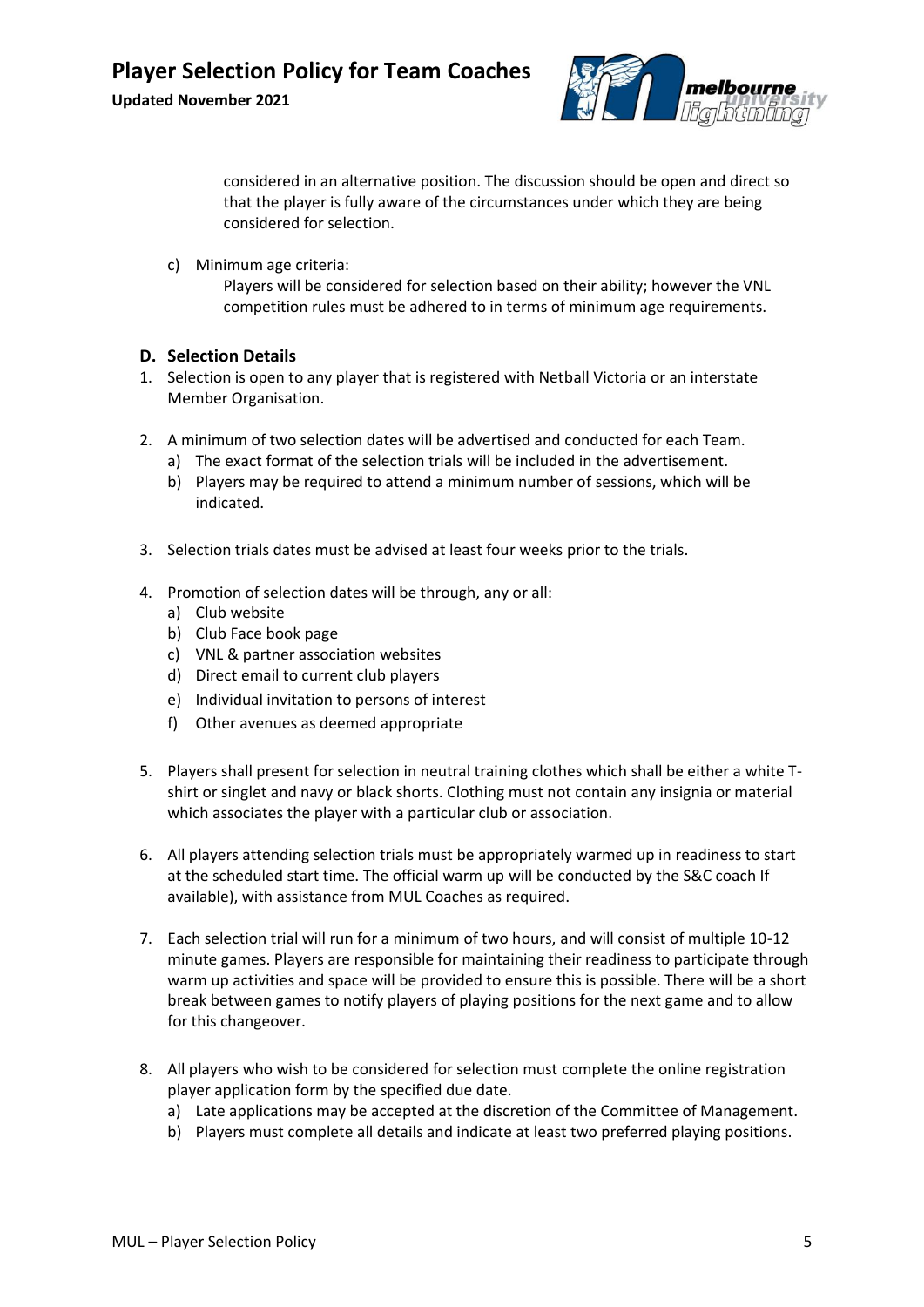

- 9. Appropriately qualified umpires will officiate at all Melbourne University Lightning selections.
- 10. All players, including current players, who wish to be considered for selection, must attend a minimum of one selection day. Players who are unable to attend or participate in selections due to extenuating circumstance, illness or injury, must:
	- a) Submit their inability to attend in writing with their application form, and contact the Club Administrator in person, as soon as possible to discuss.
	- b) The Committee of Management will determine whether players who are not able to attend selections are eligible for selection and will advise the player and the appropriate selection panel.
	- c) Injured players wishing to be considered for selection must attend at least one selection day. They also must provide written medical evidence outlining injury details and expected recovery time.
- 11. Any player unavailable to participate in selections who is eligible for selection will be considered based on current or previous year performance, if available. The selection panel will have the discretion of adding such players to the initial squads, if it is deemed appropriate.
- 12. Players who attend selections will be judged on their selection performance, in addition to any previous performance notes, if available.
	- a) All players will be viewed at least once in two of their preferred positions
	- b) It is anticipated that attending players will be viewed at least two times at each selection date, however this may vary as this is dependent on the number of players attending each selection trial.
	- c) It is anticipated that each viewing of players will be at least 10minutes in duration. This may vary and is dependent on the number of players attending selections. Session lengths may also be decreased due to extreme weather conditions, or lack of numbers.
- 13. All players will be notified via email of their selection to advance to the next round of the selection process and of their selection or non-selection into a Melbourne University Lightning Team.
- 14. Coaches and selectors may choose to observe players in club team match play conditions prior to the final selection day if deemed necessary.

### **E. Player Expulsion**

- 1. The Committee of Management and Team Senior Coach have the power to
	- a) Exclude a Player from competition.
	- b) Terminate a Player's membership of the Club.
	- c) Require a Player to leave an event or venue and return home.
- 2. A Player may be expelled from the Club if they are unable to fulfil the obligations outlined in the Club Player Agreement. The decision to expel any player will be ratified by the Committee of Management.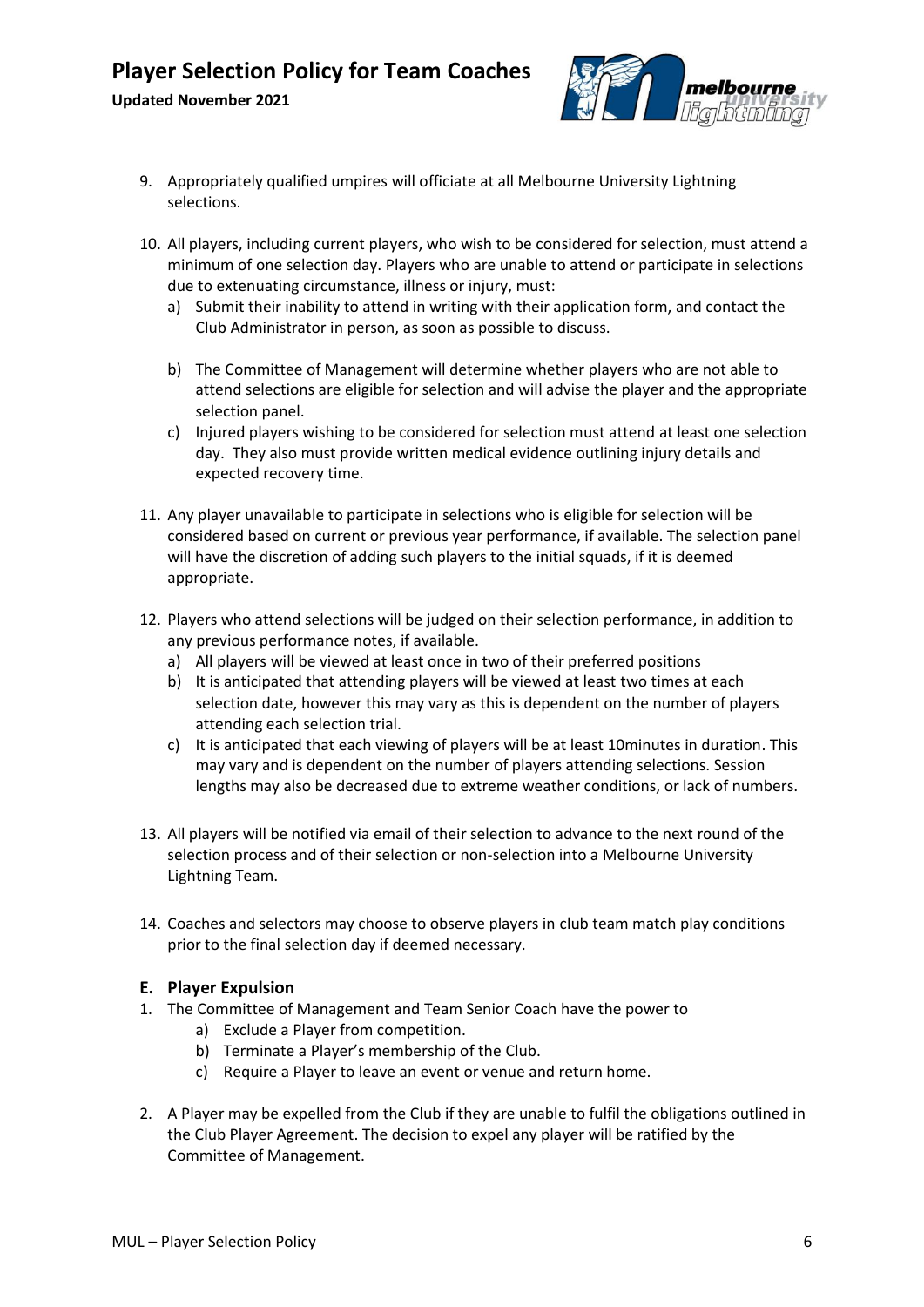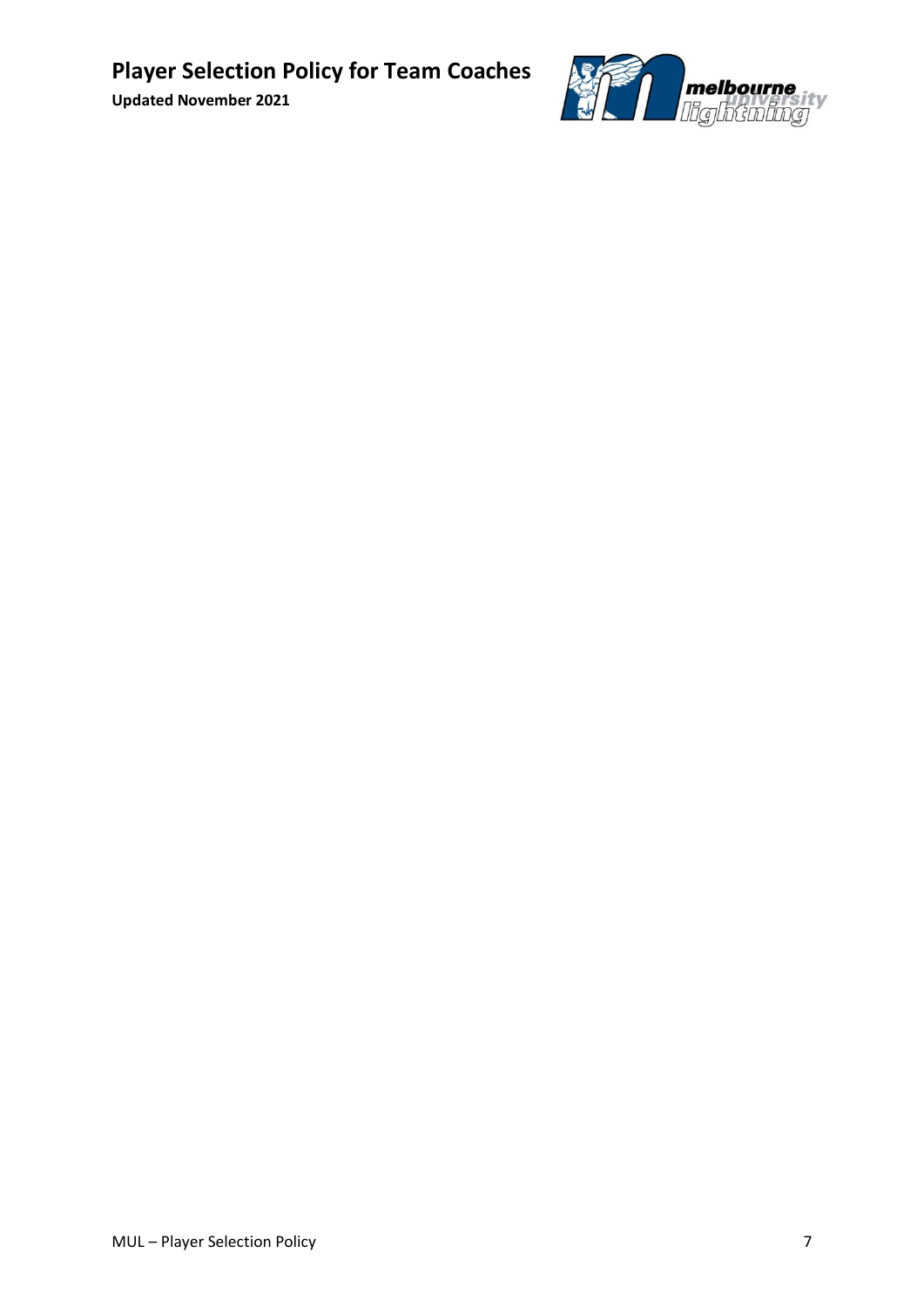

## **APPENDIX A:**

# **MELBOURNE UNIVERSITY LIGHTNING PLAYER SELECTION APPEALS PROCESS**

### **1. Appeals**

- 1.1 A Player, who is not selected to the Team they have trialled for pursuant to the criteria set out in these guidelines, may appeal against omission from the Team as set out in this section.
- 1.2 The grounds for such an appeal are that the selection panel, in making their final decision, failed to comply with the guidelines.

### **2. Notice period**

- 2.1 Any appeal against omission from the pool must be lodged in writing to the Melbourne University Lightning Netball Club within five business days of announcement of the selection decision.
- 2.2 The notice of appeal must be accompanied by a summary of arguments and submissions in support of the appeal.
- 2.3 An appeal may be withdrawn by the aggrieved Player at any time through written notification to the Melbourne University Lightning Netball Club Committee of Management.
- 2.4 Failure to comply with the appeal time frame will result in the appeal being dismissed.

### **3. Appeal tribunal**

- 3.1 Where the Melbourne University Lightning Netball Club Committee of Management has authorised an investigation into the appeal an appeals tribunal shall be established.
- 3.2 The Melbourne University Lightning Netball Club President will nominate appointees to the appeals tribunal for endorsement by the Committee of Management.
- 3.3 The appeals tribunal will consist of three members including:
	- A person with knowledge of the sport and with VNL Club experience;
	- A representative from Netball Victoria to chair the appeal; and
	- Any other person deemed appropriately skilled and experienced to the function of the appeals tribunal as appointed by the Melbourne University Lightning Netball Club President.
- 3.4 Persons part of or directly interested in the appeal may not act as a member of the appeals tribunal.